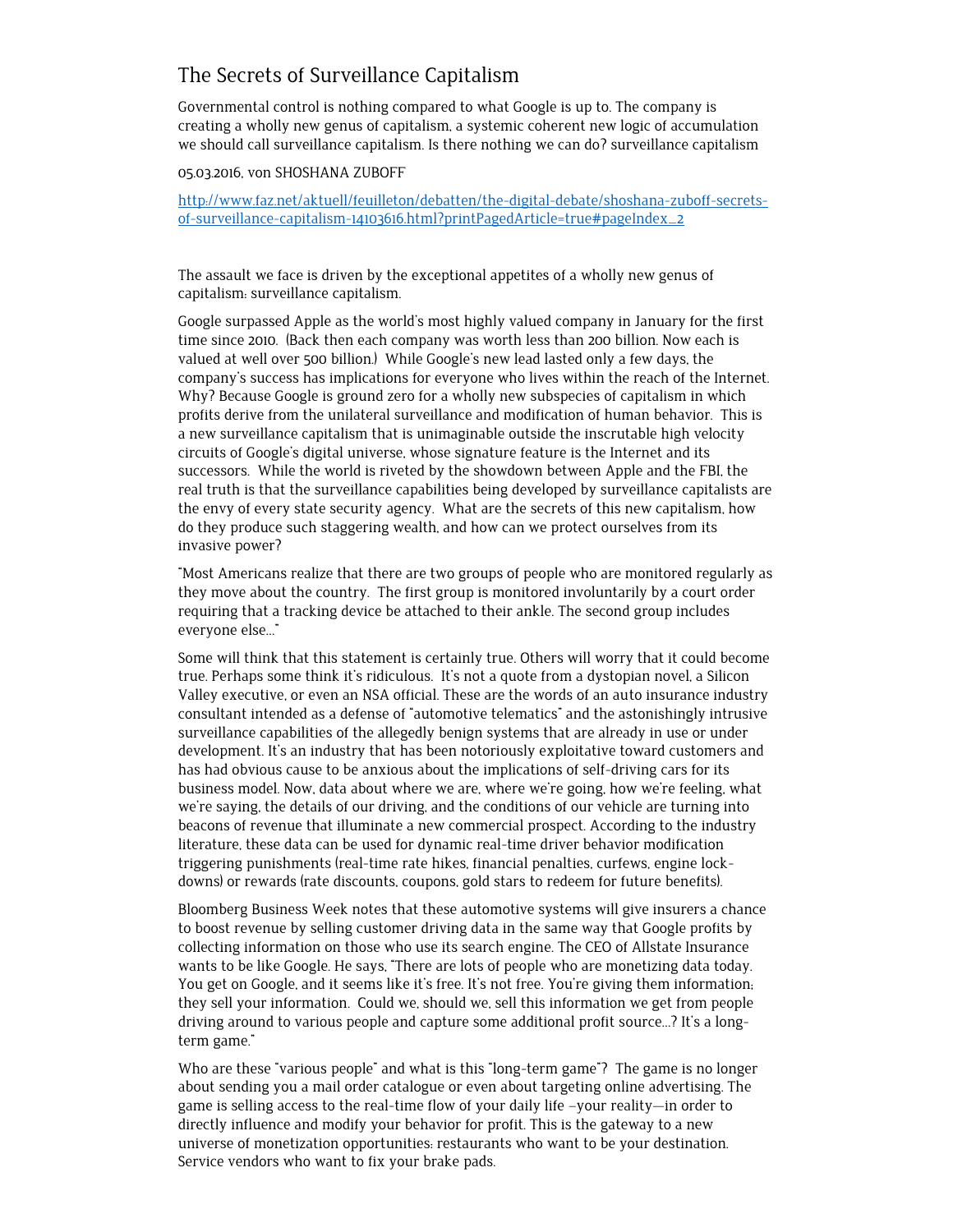Shops who will lure you like the fabled Sirens. The "various people" are anyone, and everyone who wants a piece of your behavior for profit. Small wonder, then, that Google recently announced that its maps will not only provide the route you search but will also suggest a destination.

The goal: to change people's actual behavior at scale

This is just one peephole, in one corner, of one industry, and the peepholes are multiplying like cockroaches. Among the many interviews I've conducted over the past three years, the Chief Data Scientist of a much-admired Silicon Valley company that develops applications to improve students' learning told me, "The goal of everything we do is to change people's actual behavior at scale. When people use our app, we can capture their behaviors, identify good and bad behaviors, and develop ways to reward the good and punish the bad. We can test how actionable our cues are for them and how profitable for us".

The very idea of a functional, effective, affordable product as a sufficient basis for economic exchange is dying. The sports apparel company Under Armour is reinventing its products as wearable technologies. The CEO wants to be like Google. He says, "If it all sounds eerily like those ads that, because of your browsing history, follow you around the Internet, that's exactly the point--except Under Armour is tracking real behavior and the data is more specific… making people better athletes makes them need more of our gear." The examples of this new logic are endless, from smart vodka bottles to Internet-enabled rectal thermometers and quite literally everything in between. A Goldman Sachs report calls it a "gold rush," a race to "vast amounts of data."

## The assault on behavioral data

We've entered virgin territory here. The assault on behavioral data is so sweeping that it can no longer be circumscribed by the concept of privacy and its contests. This is a different kind of challenge now, one that threatens the existential and political canon of the modern liberal order defined by principles of self-determination that have been centuries, even millennia, in the making. I am thinking of matters that include, but are not limited to, the sanctity of the individual and the ideals of social equality; the development of identity, autonomy, and moral reasoning; the integrity of contract, the freedom that accrues to the making and fulfilling of promises; norms and rules of collective agreement; the functions of market democracy; the political integrity of societies; and the future of democratic sovereignty. In the fullness of time, we will look back on the establishment in Europe of the "Right to be Forgotten" and the EU's more recent invalidation of the Safe Harbor doctrine as early milestones in a gradual reckoning with the true dimensions of this challenge.

There was a time when we laid responsibility for the assault on behavioral data at the door of the state and its security agencies. Later, we also blamed the cunning practices of a handful of banks, data brokers, and Internet companies. Some attribute the assault to an inevitable "age of big data," as if it were possible to conceive of data born pure and blameless, data suspended in some celestial place where facts sublimate into truth.

# Capitalism has been hijacked by surveillance

I've come to a different conclusion: The assault we face is driven in large measure by the exceptional appetites of a wholly new genus of capitalism, a systemic coherent new logic of accumulation that I call surveillance capitalism. Capitalism has been hijacked by a lucrative surveillance project that subverts the "normal" evolutionary mechanisms associated with its historical success and corrupts the unity of supply and demand that has for centuries, however imperfectly, tethered capitalism to the genuine needs of its populations and societies, thus enabling the fruitful expansion of market democracy.

Surveillance capitalism is a novel economic mutation bred from the clandestine coupling of the vast powers of the digital with the radical indifference and intrinsic narcissism of the financial capitalism and its neoliberal vision that have dominated commerce for at least three decades, especially in the Anglo economies. It is an unprecedented market form that roots and flourishes in lawless space.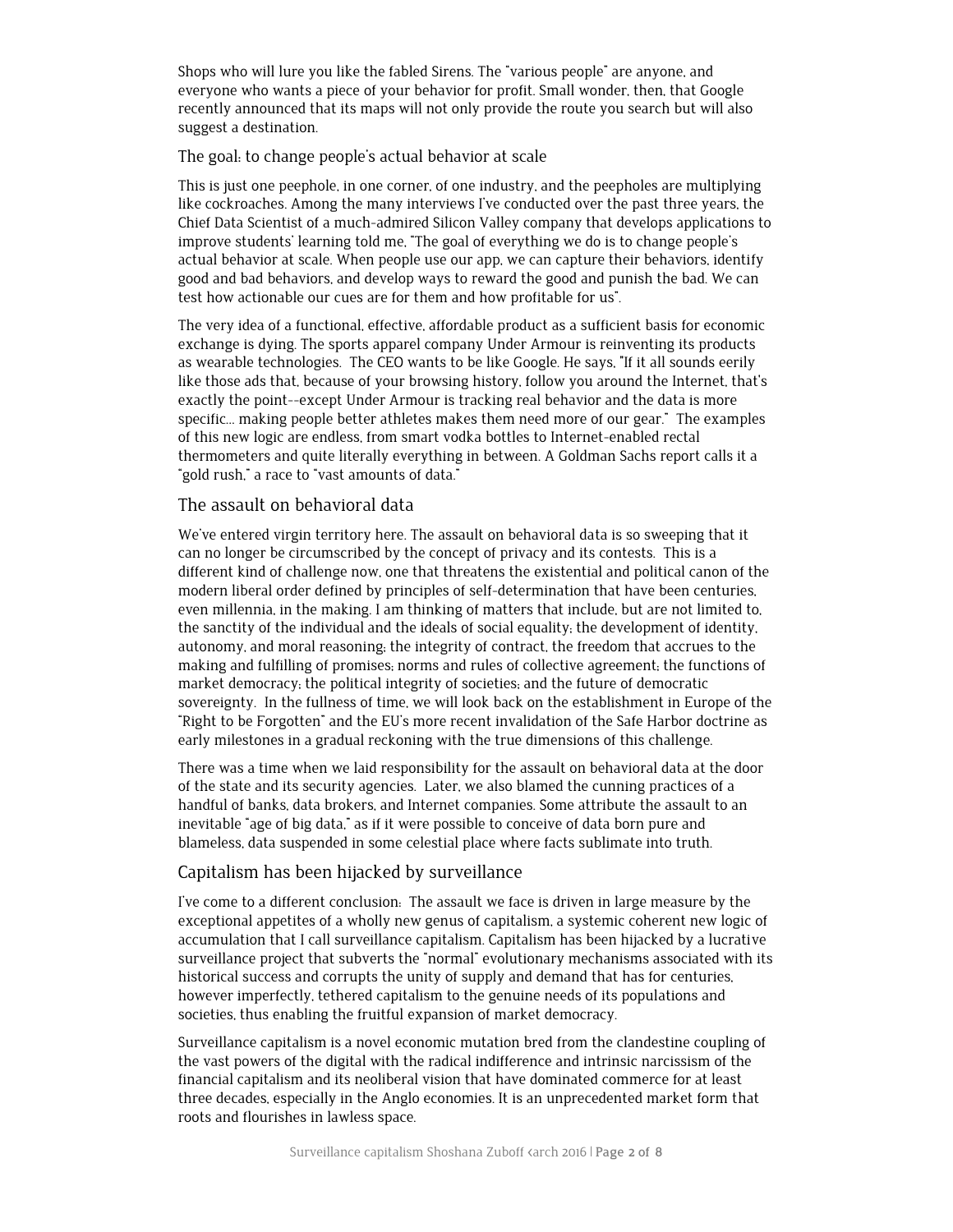It was first discovered and consolidated at Google, then adopted by Facebook, and quickly diffused across the Internet. Cyberspace was its birthplace because, as Google/Alphabet Chairperson Eric Schmidt and his coauthor, Jared Cohen, celebrate on the very first page of their book about the digital age, "the online world is not truly bound by terrestrial laws…it's the world's largest ungoverned space."

While surveillance capitalism taps the invasive powers of the Internet as the source of capital formation and wealth creation, it is now, as I have suggested, poised to transform commercial practice across the real world too. An analogy is the rapid spread of mass production and administration throughout the industrialized world in the early twentieth century, but with one major caveat. Mass production was interdependent with its populations who were its consumers and employees. In contrast, surveillance capitalism preys on dependent populations who are neither its consumers nor its employees and are largely ignorant of its procedures.

# Internet access as a fundamental human right

We once fled to the Internet as solace and solution, our needs for effective life thwarted by the distant and increasingly ruthless operations of late twentieth century capitalism. In less than two decades after the Mosaic web browser was released to the public enabling easy access to the World Wide Web, a 2010 BBC poll found that 79% of people in 26 countries considered Internet access to be a fundamental human right.

This is the Scylla and Charybdis of our plight. It is nearly impossible to imagine effective social participation ––from employment, to education, to healthcare–– without Internet access and know-how, even as these once flourishing networked spaces fall to a new and even more exploitative capitalist regime. It's happened quickly and without our understanding or agreement. This is because the regime's most poignant harms, now and later, have been difficult to grasp or theorize, blurred by extreme velocity and camouflaged by expensive and illegible machine operations, secretive corporate practices, masterful rhetorical misdirection, and purposeful cultural misappropriation.

Taming this new force depends upon careful naming. This symbiosis of naming and taming is vividly illustrated in the recent history of HIV research, and I offer it as analogy. For three decades scientists aimed to create a vaccine that followed the logic of earlier cures, training the immune system to produce neutralizing antibodies, but mounting data revealed unanticipated behaviors of the HIV virus that defy the patterns of other infectious diseases.

## HIV research as analogy

The tide began to turn at the International AIDS Conference in 2012, when new strategies were presented that rely on a close understanding of the biology of rare HIV carriers whose blood produces natural antibodies. Research began to shift toward methods that reproduce this self-vaccinating response. A leading researcher announced, "We know the face of the enemy now, and so we have some real clues about how to approach the problem."

The point for us is that every successful vaccine begins with a close understanding of the enemy disease. We tend to rely on mental models, vocabularies, and tools distilled from past catastrophes. I am thinking of the twentieth century's totalitarian nightmares or the monopolistic predations of Gilded Age capitalism. But the vaccines we've developed to fight those earlier threats are not sufficient or even appropriate for the novel challenges we face. It's like we're hurling snowballs at a smooth marble wall only to watch them slide down its façade, leaving nothing but a wet smear: a fine paid here, an operational detour there.

#### An evolutionary dead-end

I want to say plainly that surveillance capitalism is not the only current modality of information capitalism, nor is it the only possible model for the future. Its fast track to capital accumulation and rapid institutionalization, however, has made it the default model of information capitalism.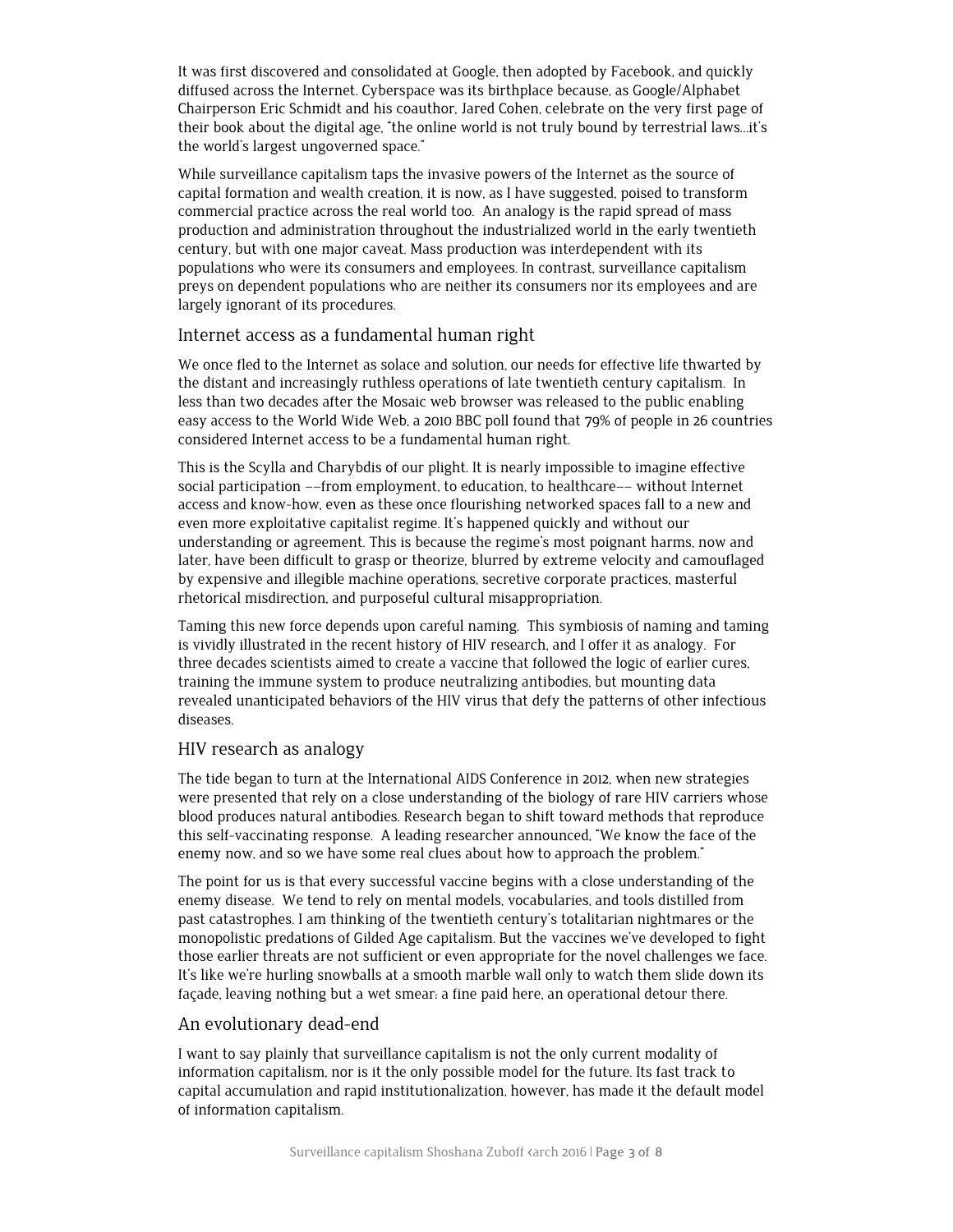The questions I pose are these: Will surveillance capitalism become the dominant logic of accumulation in our time or, will it be an evolutionary dead-end –– a toothed bird in capitalism's longer journey? What will an effective vaccine entail?

A cure depends upon many individual, social, and legal adaptations, but I am convinced that fighting the "enemy disease" cannot begin without a fresh grasp of the novel mechanisms that account for surveillance capitalism's successful transformation of investment into capital. This has been one focus of my work in a new book, Master or Slave: The Fight for the Soul of Our Information Civilization, which will be published early next year. In the short space of this essay, I'd like to share some of my thoughts on this problem.

# Fortune telling and selling

New economic logics and their commercial models are discovered by people in a time and place and then perfected through trial and error. Ford discovered and systematized mass production. General Motors institutionalized mass production as a new phase of capitalist development with the discovery and perfection of large-scale administration and professional management. In our time, Google is to surveillance capitalism what Ford and General Motors were to mass-production and managerial capitalism a century ago: discoverer, inventor, pioneer, role model, lead practitioner, and diffusion hub.

Specifically, Google is the mothership and ideal type of a new economic logic based on fortune telling and selling, an ancient and eternally lucrative craft that has exploited the human confrontation with uncertainty from the beginning of the human story. Paradoxically, the certainty of uncertainty is both an enduring source of anxiety and one of our most fruitful facts. It produced the universal need for social trust and cohesion, systems of social organization, familial bonding, and legitimate authority, the contract as formal recognition of reciprocal rights and obligations, and the theory and practice of what we call "free will." When we eliminate uncertainty, we forfeit the human replenishment that attaches to the challenge of asserting predictability in the face of an always-unknown future in favor of the blankness of perpetual compliance with someone else's plan.

## Only incidentally related to advertising

Most people credit Google's success to its advertising model. But the discoveries that led to Google's rapid rise in revenue and market capitalization are only incidentally related to advertising. Google's success derives from its ability to predict the future – specifically the future of behavior. Here is what I mean:

From the start, Google had collected data on users' search-related behavior as a byproduct of query activity. Back then, these data logs were treated as waste, not even safely or methodically stored. Eventually, the young company came to understand that these logs could be used to teach and continuously improve its search engine.

The problem was this: Serving users with amazing search results "used up" all the value that users created when they inadvertently provided behavioral data. It's a complete and self-contained process in which users are ends-in-themselves. All the value that users create is reinvested in the user experience in the form of improved search. In this cycle, there was nothing left over for Google to turn into capital. As long as the effectiveness of the search engine needed users' behavioral data about as much as users needed search, charging a fee for service was too risky. Google was cool, but it wasn't yet capitalism –– just one of many Internet startups that boasted "eyeballs" but no revenue.

#### Shift in the use of behavioral data

The year 2001 brought the dot.com bust and mounting investor pressures at Google. Back then advertisers selected the search term pages for their displays. Google decided to try and boost ad revenue by applying its already substantial analytical capabilities to the challenge of increasing an ad's relevance to users –– and thus its value to advertisers. Operationally this meant that Google would finally repurpose its growing cache of behavioral data.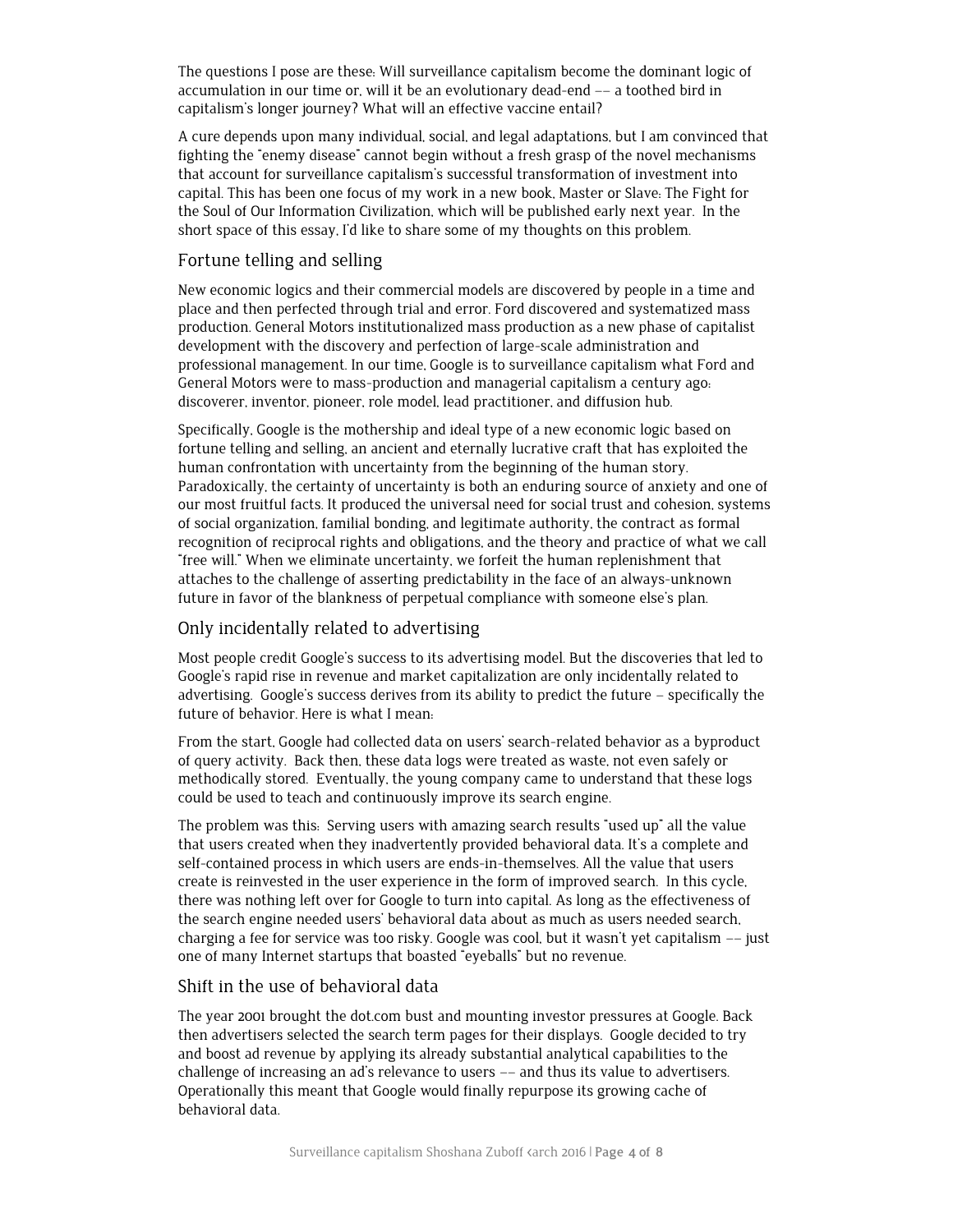Now the data would also be used to match ads with keywords, exploiting subtleties that only its access to behavioral data, combined with its analytical capabilities, could reveal.

It's now clear that this shift in the use of behavioral data was an historic turning point. Behavioral data that were once discarded or ignored were rediscovered as what I call behavioral surplus. Google's dramatic success in "matching" ads to pages revealed the transformational value of this behavioral surplus as a means of generating revenue and ultimately turning investment into capital. Behavioral surplus was the game-changing zerocost asset that could be diverted from service improvement toward a genuine market exchange.

Key to this formula, however, is the fact that this new market exchange was not an exchange with users but rather with other companies who understood how to make money from bets on users' future behavior. In this new context, users were no longer an end-inthemselves. Instead they became a means to profits in a new kind of marketplace in which users are neither buyers nor sellers nor products. Users are the source of free raw material that feeds a new kind of manufacturing process.

While these facts are known, their significance has not been fully appreciated or adequately theorized. What just happened was the discovery of a surprisingly profitable commercial equation –– a series of lawful relationships that were gradually institutionalized in the sui generis economic logic of surveillance capitalism. It's like a newly sighted planet with its own physics of time and space, its sixty-seven hour days, emerald sky, inverted mountain ranges, and dry water.

#### A parasitic form of profit

The equation: First, the push for more users and more channels, services, devices, places, and spaces is imperative for access to an ever-expanding range of behavioral surplus. Users are the human nature-al resource that provides this free raw material. Second, the application of machine learning, artificial intelligence, and data science for continuous algorithmic improvement constitutes an immensely expensive, sophisticated, and exclusive twenty-first century "means of production."

Third, the new manufacturing process converts behavioral surplus into prediction products designed to predict behavior now and soon. Fourth, these prediction products are sold into a new kind of meta-market that trades exclusively in future behavior. The better (more predictive) the product, the lower the risks for buyers, and the greater the volume of sales. Surveillance capitalism's profits derive primarily, if not entirely, from such markets for future behavior.

While advertisers have been the dominant buyers in the early history of this new kind of marketplace, there is no substantive reason why such markets should be limited to this group. The already visible trend is that any actor with an interest in monetizing probabilistic information about our behavior and/or influencing future behavior can pay to play in a marketplace where the behavioral fortunes of individuals, groups, bodies, and things are told and sold. This is how in our own lifetimes we observe capitalism shifting under our gaze: once profits from products and services, then profits from speculation, and now profits from surveillance. This latest mutation may help explain why the explosion of the digital has failed, so far, to decisively impact economic growth, as so many of its capabilities are diverted into a fundamentally parasitic form of profit.

## Unoriginal Sin

The significance of behavioral surplus was quickly camouflaged, both at Google and eventually throughout the Internet industry, with labels like "digital exhaust," "digital breadcrumbs," and so on. These euphemisms for behavioral surplus operate as ideological filters, in exactly the same way that the earliest maps of the North American continent labeled whole regions with terms like "heathens," "infidels," "idolaters," "primitives," "vassals," or "rebels."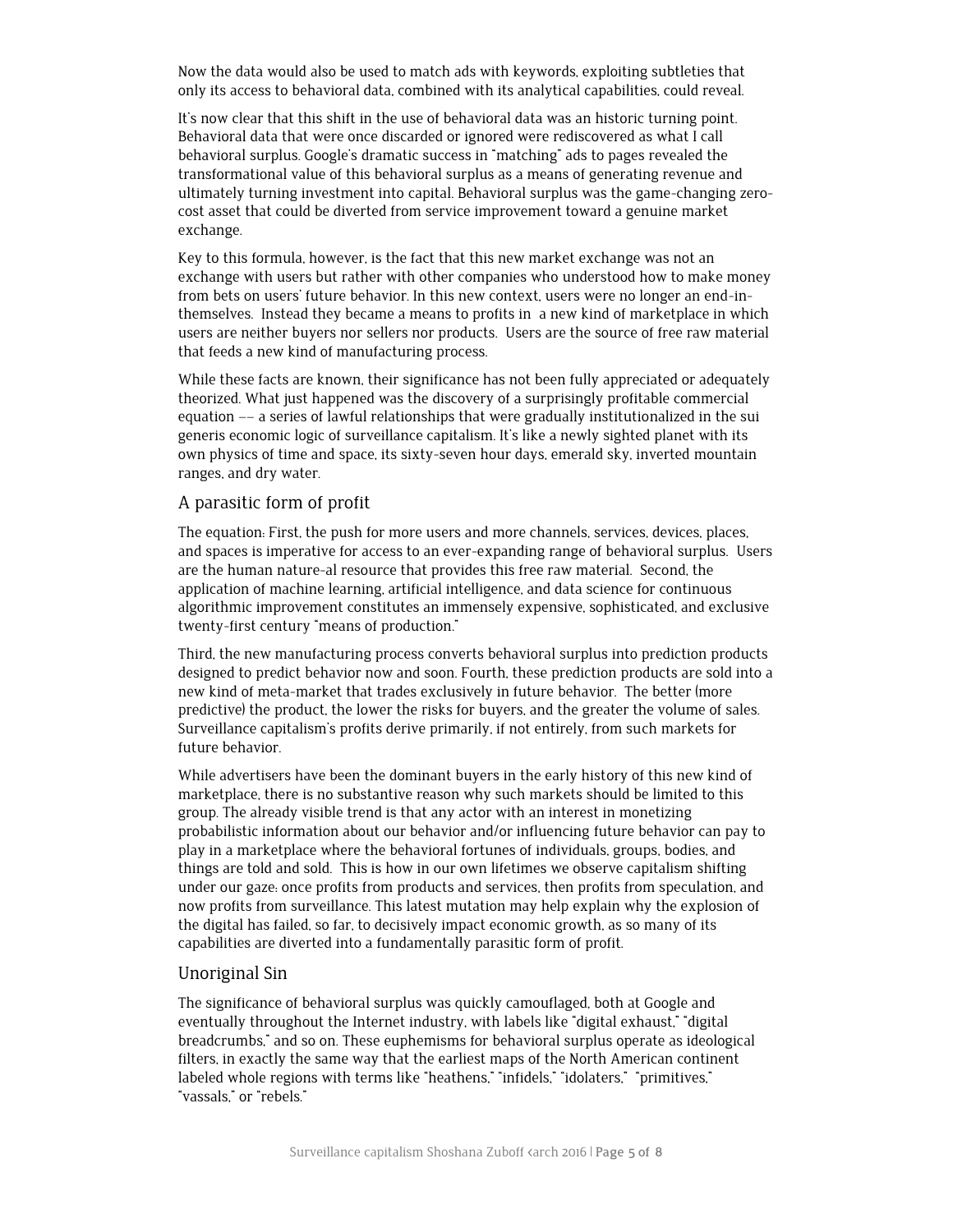On the strength of those labels, native peoples, their places and claims, were erased from the invaders' moral and legal equations, legitimating their acts of taking and breaking in the name of Church and Monarchy.

We are the native peoples now whose tacit claims to self-determination have vanished from the maps of our own behavior. They are erased in an astonishing and audacious act of dispossession by surveillance that claims its right to ignore every boundary in its thirst for knowledge of and influence over the most detailed nuances of our behavior. For those who wondered about the logical completion of the global processes of commodification, the answer is that they complete themselves in the dispossession of our intimate quotidian reality, now reborn as behavior to be monitored and modified, bought and sold.

The process that began in cyberspace mirrors the nineteenth century capitalist expansions that preceded the age of imperialism. Back then, as Hannah Arendt described it in The Origins of Totalitarianism, "the so-called laws of capitalism were actually allowed to create realities" as they traveled to less developed regions where law did not follow. "The secret of the new happy fulfillment," she wrote, "was precisely that economic laws no longer stood in the way of the greed of the owning classes." There, "money could finally beget money," without having to go "the long way of investment in production..."

#### "The original sin of simple robbery"

For Arendt, these foreign adventures of capital clarified an essential mechanism of capitalism. Marx had developed the idea of "primitive accumulation" as a big-bang theory –– Arendt called it "the original sin of simple robbery" –– in which the taking of lands and natural resources was the foundational event that enabled capital accumulation and the rise of the market system. The capitalist expansions of the 1860s and 1870s demonstrated, Arendt wrote, that this sort of original sin had to be repeated over and over, "lest the motor of capital accumulation suddenly die down."

In his book The New Imperialism, geographer and social theorist David Harvey built on this insight with his notion of "accumulation by dispossession." "What accumulation by dispossession does," he writes, "is to release a set of assets…at very low (and in some instances zero) cost. Overaccumulated capital can seize hold of such assets and immediately turn them to profitable use…It can also reflect attempts by determined entrepreneurs…to 'join the system' and seek the benefits of capital accumulation."

## Breakthrough into "the system"

The process by which behavioral surplus led to the discovery of surveillance capitalism exemplifies this pattern. It is the foundational act of dispossession for a new logic of capitalism built on profits from surveillance that paved the way for Google to become a capitalist enterprise. Indeed, in 2002, Google's first profitable year, founder Sergey Brin relished his breakthrough into "the system", as he told Levy,

Honestly, when we were still in the dot-com boom days, I felt like a schmuck. I had an Internet start- up — so did everybody else. It was unprofitable, like everybody else's, and how hard is that? But when we became profitable, I felt like we had built a real business."

Brin was a capitalist all right, but it was a mutation of capitalism unlike anything the world had seen.

Once we understand this equation, it becomes clear that demanding privacy from surveillance capitalists or lobbying for an end to commercial surveillance on the Internet is like asking Henry Ford to make each Model T by hand. It's like asking a giraffe to shorten its neck or a cow to give up chewing. Such demands are existential threats that violate the basic mechanisms of the entity's survival. How can we expect companies whose economic existence depends upon behavioral surplus to cease capturing behavioral data voluntarily? It's like asking for suicide.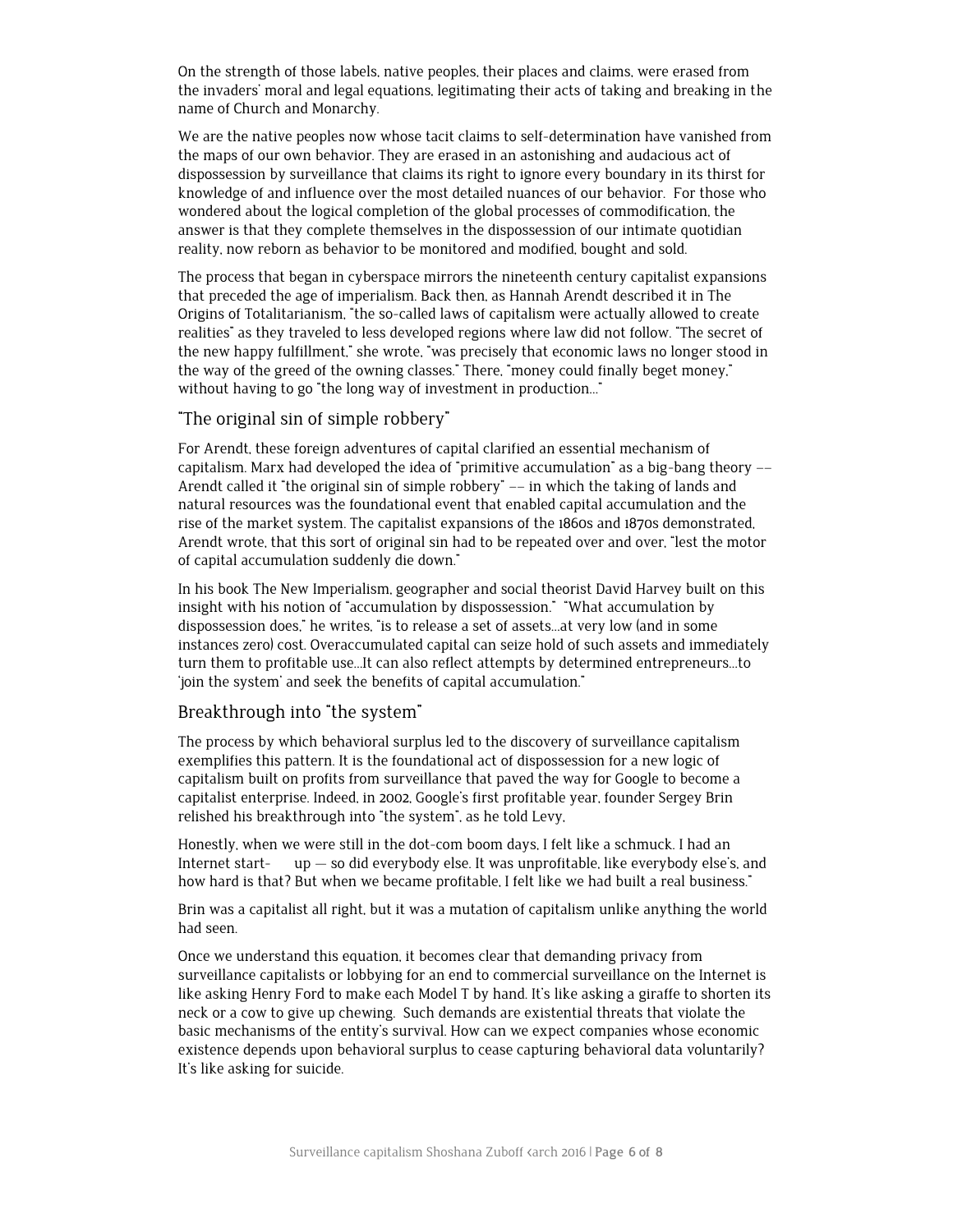# More behavioral surplus for Google

The imperatives of surveillance capitalism mean that there must always be more behavioral surplus for Google and others to turn into surveillance assets, master as prediction, sell into exclusive markets for future behavior, and transform into capital. At Google and its new holding company called Alphabet, for example, every operation and investment aims to increasing the harvest of behavioral surplus from people, bodies, things, processes, and places in both the virtual and the real world. This is how a sixty-seven hour day dawns and darkens in an emerald sky. Nothing short of a social revolt that revokes collective agreement to the practices associated with the dispossession of behavior will alter surveillance capitalism's claim to manifest data destiny.

What is the new vaccine? We need to reimagine how to intervene in the specific mechanisms that produce surveillance profits and in so doing reassert the primacy of the liberal order in the twenty-first century capitalist project. In undertaking this challenge we must be mindful that contesting Google, or any other surveillance capitalist, on the grounds of monopoly is a 20th century solution to a 20th century problem that, while still vitally important, does not necessarily disrupt surveillance capitalism's commercial equation.

We need new interventions that interrupt, outlaw, or regulate 1) the initial capture of behavioral surplus, 2) the use of behavioral surplus as free raw material, 3) excessive and exclusive concentrations of the new means of production, 4) the manufacture of prediction products, 5) the sale of prediction products, 6) the use of prediction products for third-order operations of modification, influence, and control, and 5) the monetization of the results of these operations. This is necessary for society, for people, for the future, and it is also necessary to restore the healthy evolution of capitalism itself.

## A coup from above

In the conventional narrative of the privacy threat, institutional secrecy has grown, and individual privacy rights have been eroded. But that framing is misleading, because privacy and secrecy are not opposites but rather moments in a sequence. Secrecy is an effect; privacy is the cause. Exercising one's right to privacy produces choice, and one can choose to keep something secret or to share it. Privacy rights thus confer decision rights, but these decision rights are merely the lid on the Pandora's Box of the liberal order. Inside the box, political and economic sovereignty meet and mingle with even deeper and subtler causes: the idea of the individual, the emergence of the self, the felt experience of free will.

Surveillance capitalism does not erode these decision rights –– along with their causes and their effects –– but rather it redistributes them. Instead of many people having some rights, these rights have been concentrated within the surveillance regime, opening up an entirely new dimension of social inequality. The full implications of this development have preoccupied me for many years now, and with each day my sense of danger intensifies. The space of this essay does not allow me to follow these facts to their conclusions, but I offer this thought in summary.

Surveillance capitalism reaches beyond the conventional institutional terrain of the private firm. It accumulates not only surveillance assets and capital, but also rights. This unilateral redistribution of rights sustains a privately administered compliance regime of rewards and punishments that is largely free from detection or sanction. It operates without meaningful mechanisms of consent either in the traditional form of "exit, voice, or loyalty" associated with markets or in the form of democratic oversight expressed in law and regulation.